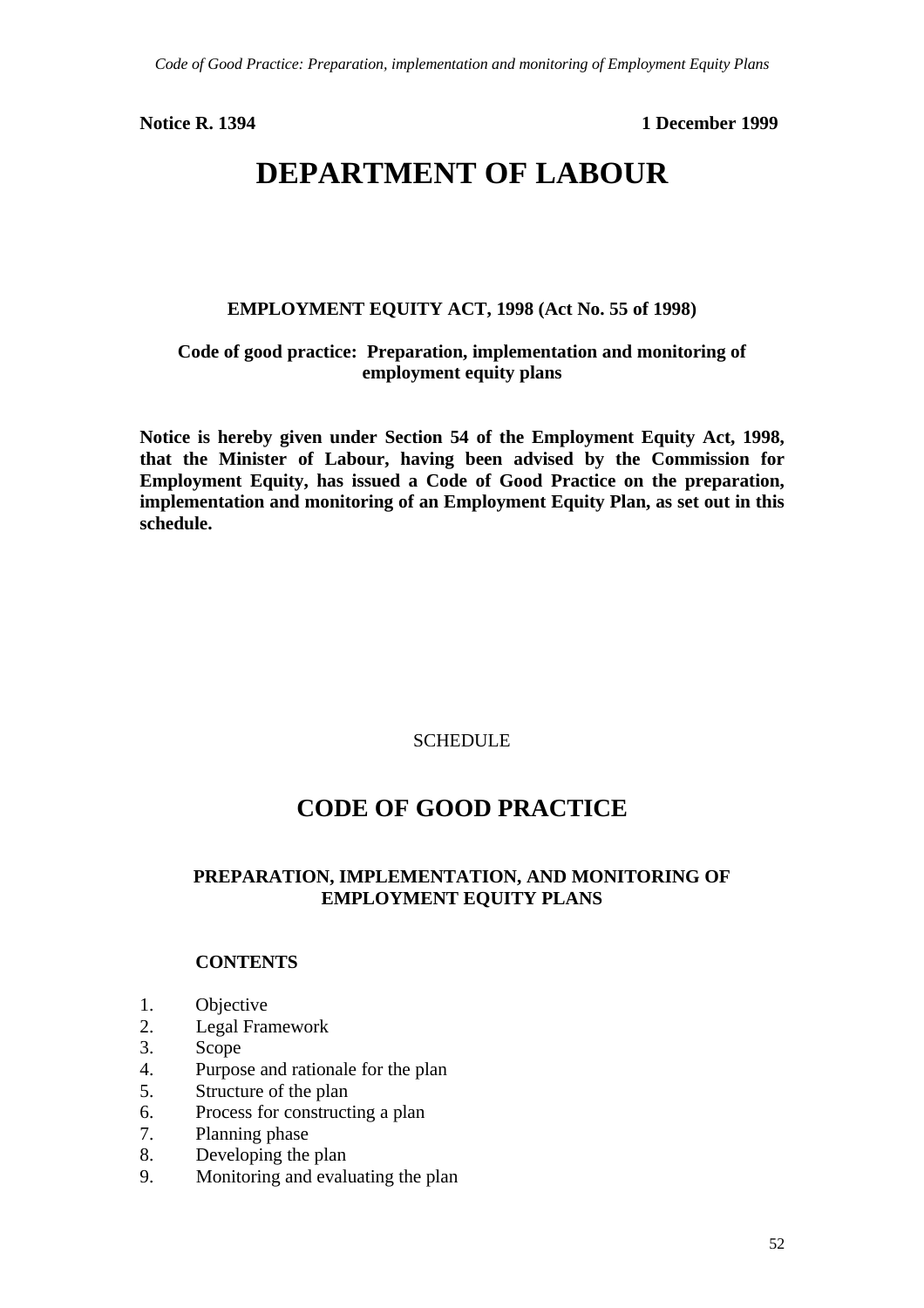## **1. OBJECTIVE**

The objective of this code is to provide guidelines of good practice, in terms of the requirements of the Employment Equity Act, 1998 (Act No 55 of 1998) *(hereafter referred to as "the Act")*, for the preparation and implementation of an employment equity plan *(hereafter referred to as "the plan")*.

## **2. LEGAL FRAMEWORK**

- 2.1 This code is issued in terms of Section 54 of the Employment Equity Act, No. 55 of 1998 and relates to Section 20.
- 2.2 This code does not impose any legal obligations in addition to those in the Act and the failure to observe it does not, by itself, render a designated employer liable in any proceedings, except where the code refers to obligations that are required by the Act
- 2.3 When interpreting the Act, any relevant code of good practice must be taken into account  $<sup>1</sup>$ </sup>

## **3. SCOPE**

- 3.1 This code is relevant to all employers that are regarded as designated employers in the  $Act<sup>2</sup>$
- 3.2 Designated employers and the employees of designated employers should apply the guidelines set out in this code to develop their employment equity plans, taking into account the specific circumstances of their own organisations.
- 3.3 This code may be read in conjunction with other codes of good practice that may be issued by the Minister of Labour.

 $\frac{1}{1}$  Section 3(c) of the Act

 $2^2$  See the definition of "designated employer" in the Act.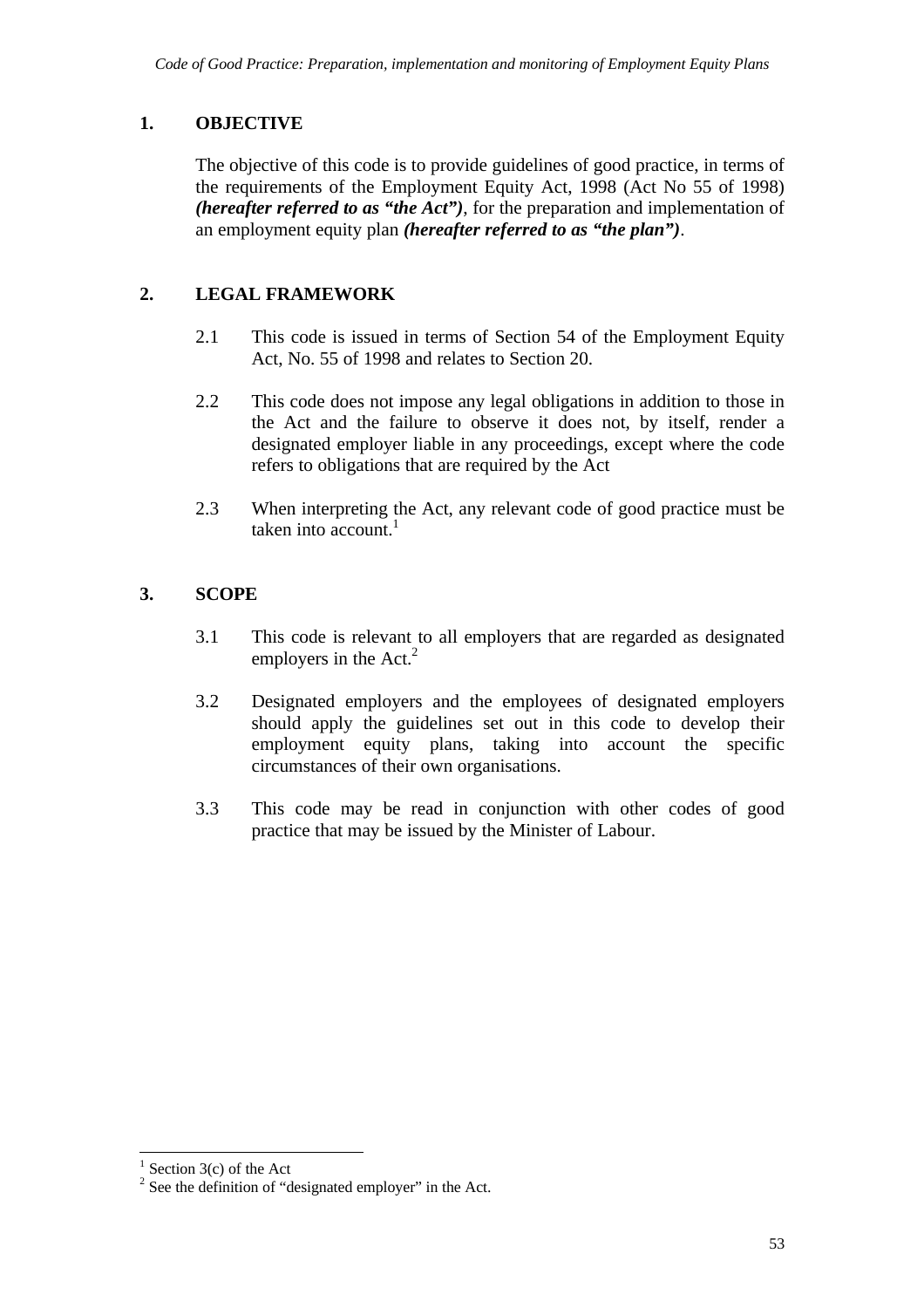## **4. PURPOSE AND RATIONALE FOR THE PLAN**

- 4.1 The plan reflects a designated employer's employment equity implementation program.
- 4.2 The plan represents the critical link between the current workforce profile and possible barriers in employment policies and procedures, and the implementation of remedial steps to ultimately result in employment equity in the workplace.

### **5. STRUCTURE OF THE PLAN**

- 5.1 The plan may be a separate document or a component of a broader document such as a business plan.
- 5.2 In terms of the manner in which it is set out, the plan may closely follow the sections of the Act and the relevant items of the Code, or may be organised differently, as long as the statutory requirements in Section 20 of the Act are reflected in the plan.
- 5.3 The plan should be accessible and structured in such a way that it is easy to understand.

### **6. PROCESS FOR CONSTRUCTING A PLAN**

- 6.1 The development of a plan should be undertaken as an inclusive process that will result in a documented plan.
- 6.2 The process of developing a plan has three sequential phases: planning, development, and implementation and monitoring.
- 6.3 The planning phase of the process should include
	- assignment of responsibility and accountability to one or more senior managers;
	- a communication, awareness and training programme;
	- consultation with relevant stakeholders:
	- an analysis of existing employment policies, procedures, and practices;
	- an analysis of the existing workforce profile;
	- an analysis of relevant demographic information such as that contained in form EEA 8, and
	- an appropriate benchmarking exercise, such as comparing the organisation's workforce profile with those of other organisations within the same sector, or the development of other meaningful comparisons.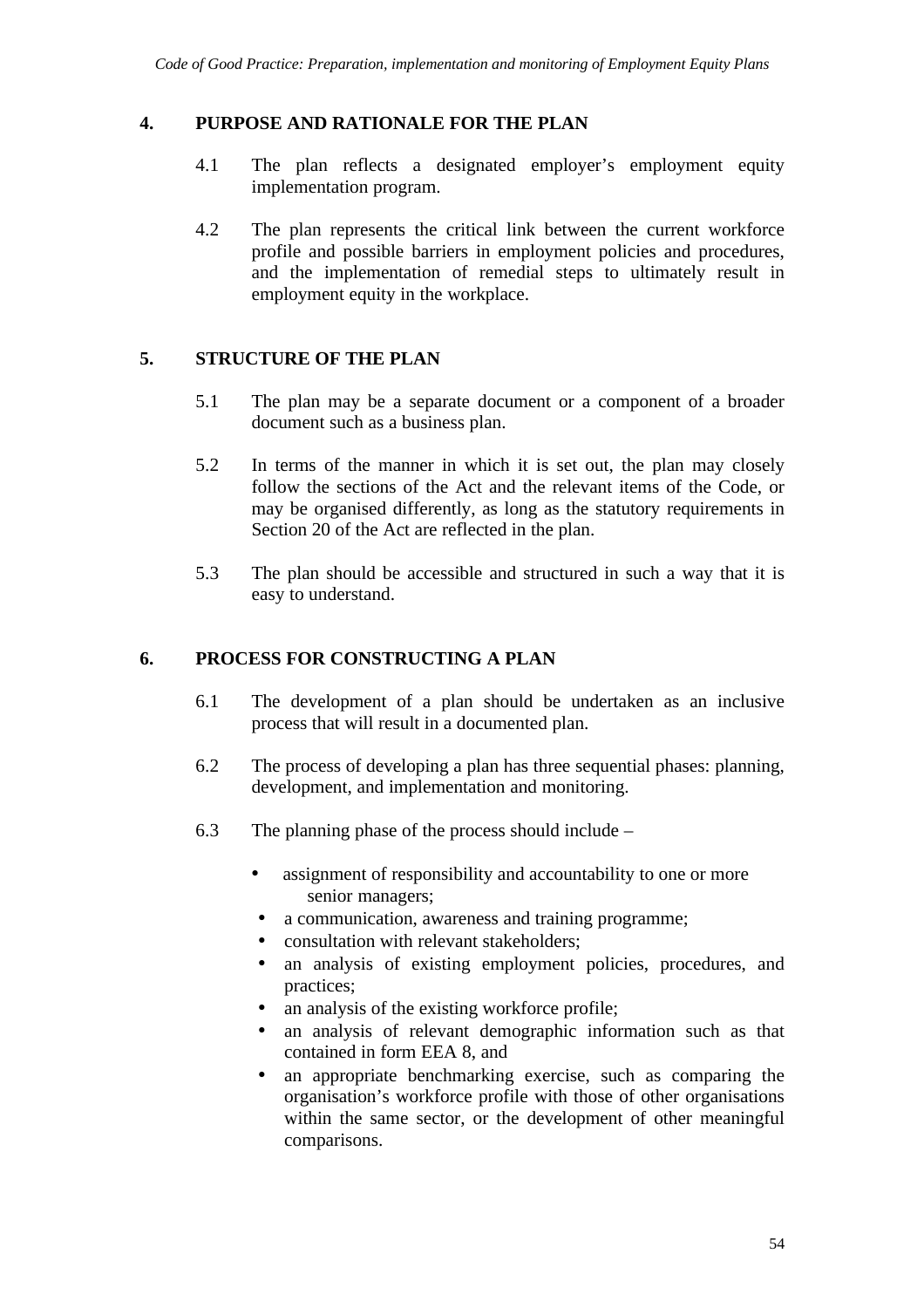- 6.4 In the development phase, in consultation with the identified role players, should include –
	- objectives set;
	- corrective measures formulated:
	- time frames established:
	- the plan drawn up;
	- resources identified and allocated for the implementation of the plan, and
	- the plan communicated.
- 6.5 Implementation and monitoring is an ongoing process and should continue to include components of the earlier phases, such as consultation, communication, awareness and training. This phase should include –
	- implementation
	- monitoring and evaluating progress;
	- reviewing the plan, and
	- reporting on progress.

## **7. PLANNING PHASE**

### **7.1 Assignment of senior manager<sup>3</sup>**

- 7.1.1 The planning phase should commence with the assignment of one or more senior managers who should have the responsibility for the development, implementation and monitoring of the plan. They should –
	- be permanent employees, and
	- report directly to the Chief Executive Officer.
- 7.1.2 The assignment of one or more senior managers implies that
	- the employer should also provide the assigned managers with the necessary authority and means, such as an appropriate budget, to perform their allocated functions;
	- the employer is not relieved of any duty imposed by this Act or any other law, and
	- the employer should take reasonable steps to ensure that these managers perform their allocated functions. This could be done through the incorporation of key employment equity outcomes in performance contracts of the responsible managers as well as line managers throughout the organisation.

 $3$  See section 24 of the Act.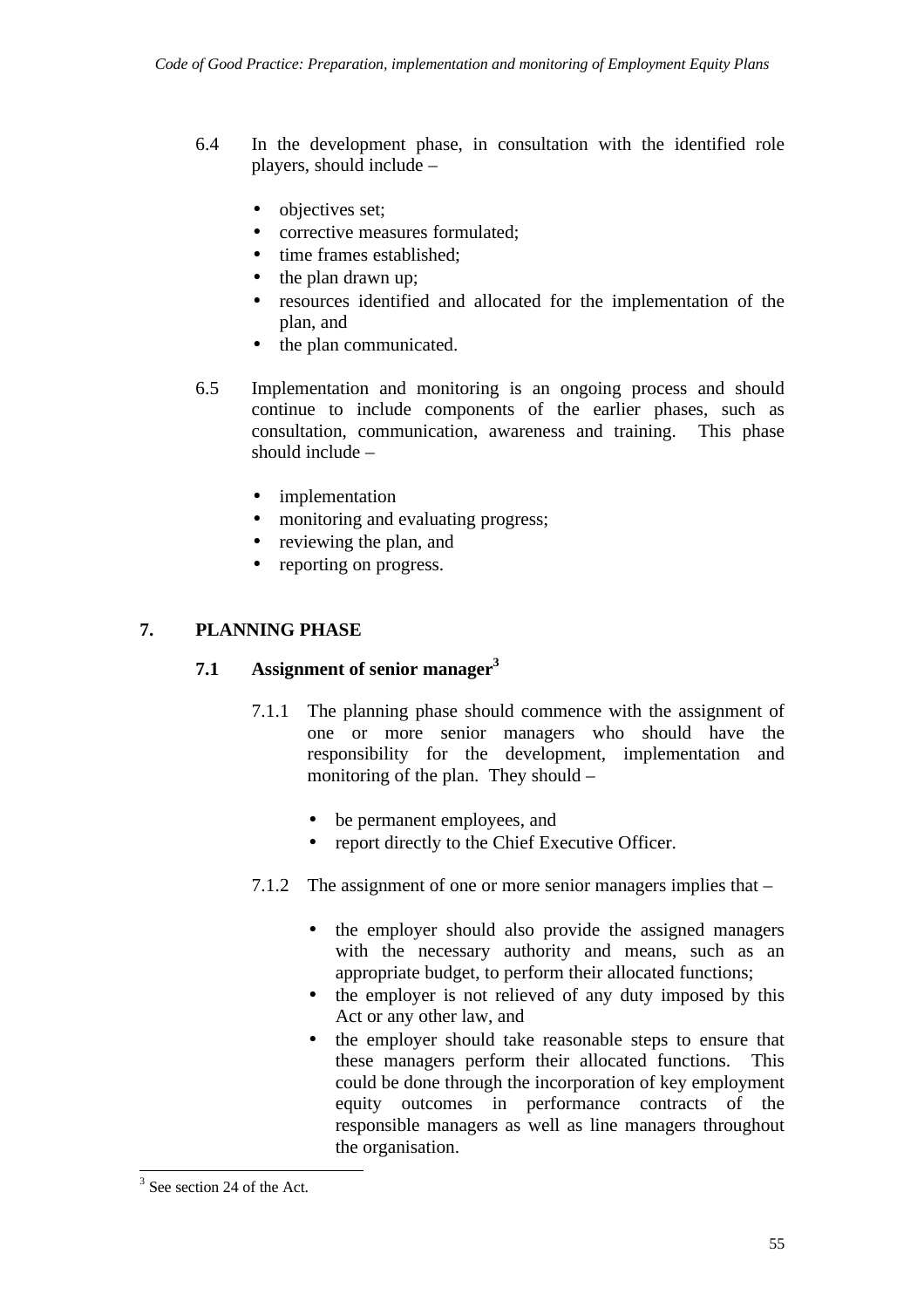## **7.2 Communication, Awareness and Consultation<sup>4</sup>**

7.2.1 All employees should be made aware and informed of –

- the content and application of the Act as preparation for their participation and consultation;
- employment equity and anti-discrimination issues;
- the proposed process to be followed by the employer;
- the advantages to employees of participation in the process, and
- the need for the involvement of all stakeholders in order to promote positive outcomes.
- 7.2.2 Employers are required to consult with regard to conducting an analysis, the preparation and implementation of the plan, and the submission of employment equity reports to the Department of Labour.
- 7.2.3 To ensure the successful implementation of a plan, employers should make every effort to include employee representatives in all aspects of the plan, especially the planning and development phases.
- 7.2.3 Managers should be informed of their obligations in terms of the Act, and training should be provided to them where particular skills do not exist. Examples of required training could include diversity management, coaching and mentoring programmes.
- 7.2.4 The communication of an employment equity strategy should focus on positive outcomes, such as the better utilisation of all of the employer's human resources and the creation of a diverse and more productive workforce.
- 7.2.5 Communication should also include employees from nondesignated groups<sup>5</sup> and focus on the contribution that can be made by them.
- 7.2.6 Consultation with employees should commence as early as possible in the process.
- 7.2.7 A consultative forum should be established or an existing forum utilised. The forum should include employee representatives reflecting the interests of employees from both designated and non-designated groups and across all occupational categories and levels of the workforce. Representative trade unions, where these exist, or

 $4^{4}$  See sections 16 and 17 of the Act.

 $<sup>5</sup>$  See the definition of "designated groups" in the Act.</sup>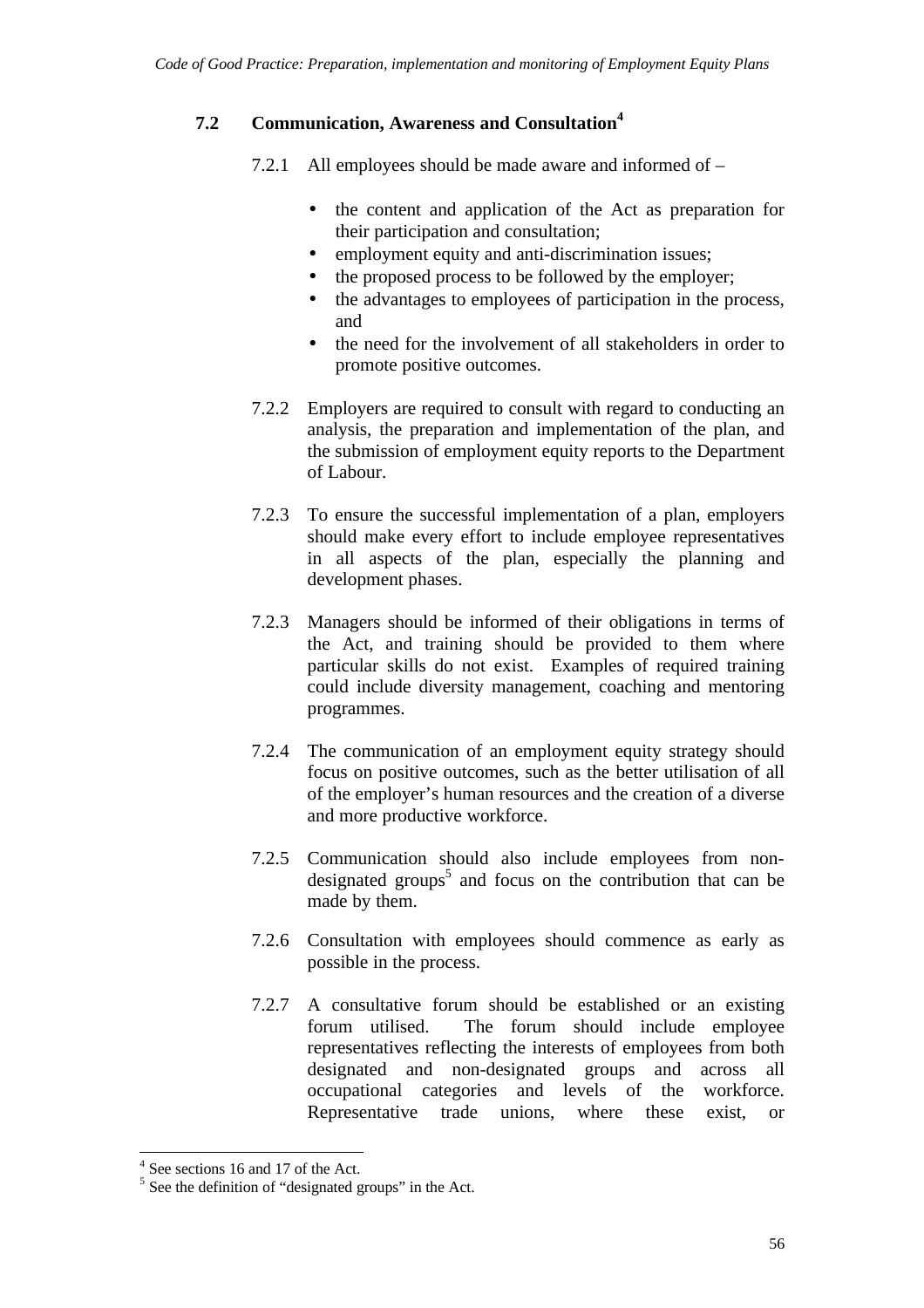representatives nominated by such trade unions must be included in the consultation process.

- 7.2.8 The employer should be represented by one or more members of senior management.
- 7.2.9 Consultation would include
	- the opportunity to meet and report back to employees and management;
	- reasonable opportunity for employee representatives to meet with the employer;
	- the request, receipt and consideration of relevant information, and
	- adequate time allowed for each of these steps.
- 7.2.10 To ensure an informed and constructive consultation process, structured and regular meetings of the consultative forum or forums should be held.
- 7.2.11 The disclosure of relevant information by designated employers is vital for the successful implementation of the plan. Such information could include –
	- the particular business environment and circumstances of the employer;
	- information relating to the relevant economic sector or industry;
	- relevant local, regional, and national demographic information relating to the economically active population;
	- the anticipated growth or reduction of the employer's workforce;
	- the turnover of employees in the employer's workforce;
	- the internal and external availability for appointment or promotion of suitably qualified people from the designated groups;
	- the degree of representation of designated employees in each occupational category and level in the employer's workforce, and
	- employment policies and practices of the employer.
- 7.2.12 All parties should, in all good faith, keep an open mind throughout the process and seriously consider proposals put forward.
- 7.2.13 Where a representative body or trade union refuses to take part in the consultation process, the employer should record the circumstances, in writing, including those steps that the employer has taken to communicate and initiate the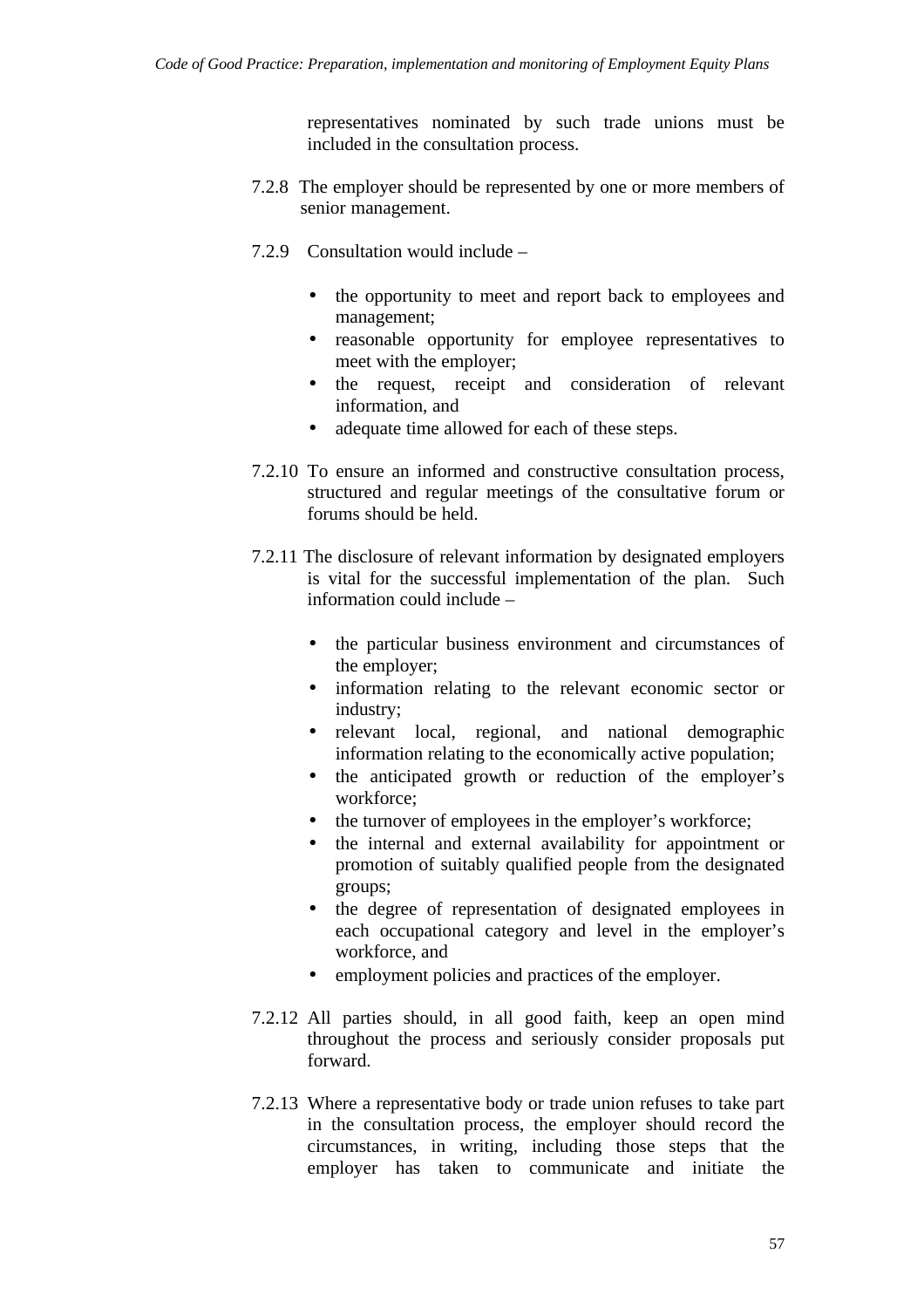consultation process. A copy of this document should be provided to the representative body or trade union concerned.

#### **7.3 Conducting an analysis<sup>6</sup>**

The purpose of the analysis is  $-$ 

- a) to assess all employment policies, practices, procedures, and the working environment so as to –
	- identify any barriers that may contribute to the underrepresentation or under-utilisation of employees from the designated groups;
	- identify any barriers or factors that may contribute to the lack of affirmation of diversity in the workplace;
	- identify other employment conditions that may adversely affect designated groups;
	- identify practices or factors that positively promote employment equity and diversity in the workplace; and
- b) to determine the extent of under-representation of employees from the designated groups in the different occupational categories and levels of the employer's workforce.

While the first type of analysis is of a more qualitative and legal nature, the second is mainly a statistical and data processing exercise.

#### **7.3.1 Review of employment policies, practices, procedures, and working environment**

A review of all employment policies, practices, procedures, and of the working environment should be undertaken in order to identify any barriers that may be responsible for the under-representation or underutilisation of employees from designated groups.

- a) The review should include a critical examination of all established policies, practices, procedures and working environment. These would include –
	- employment policy or practices, such as recruitment, selection, pre-employment testing, and induction that could be biased, inappropriate, or unaffirming;
	- practices related to succession and experience planning, and related promotions and transfers to establish whether designated groups are excluded or adversely impacted;
	- utilisation and job assignments to establish whether designated groups are able to meaningfully participate and contribute;

 $6$  See section 19 of the Act.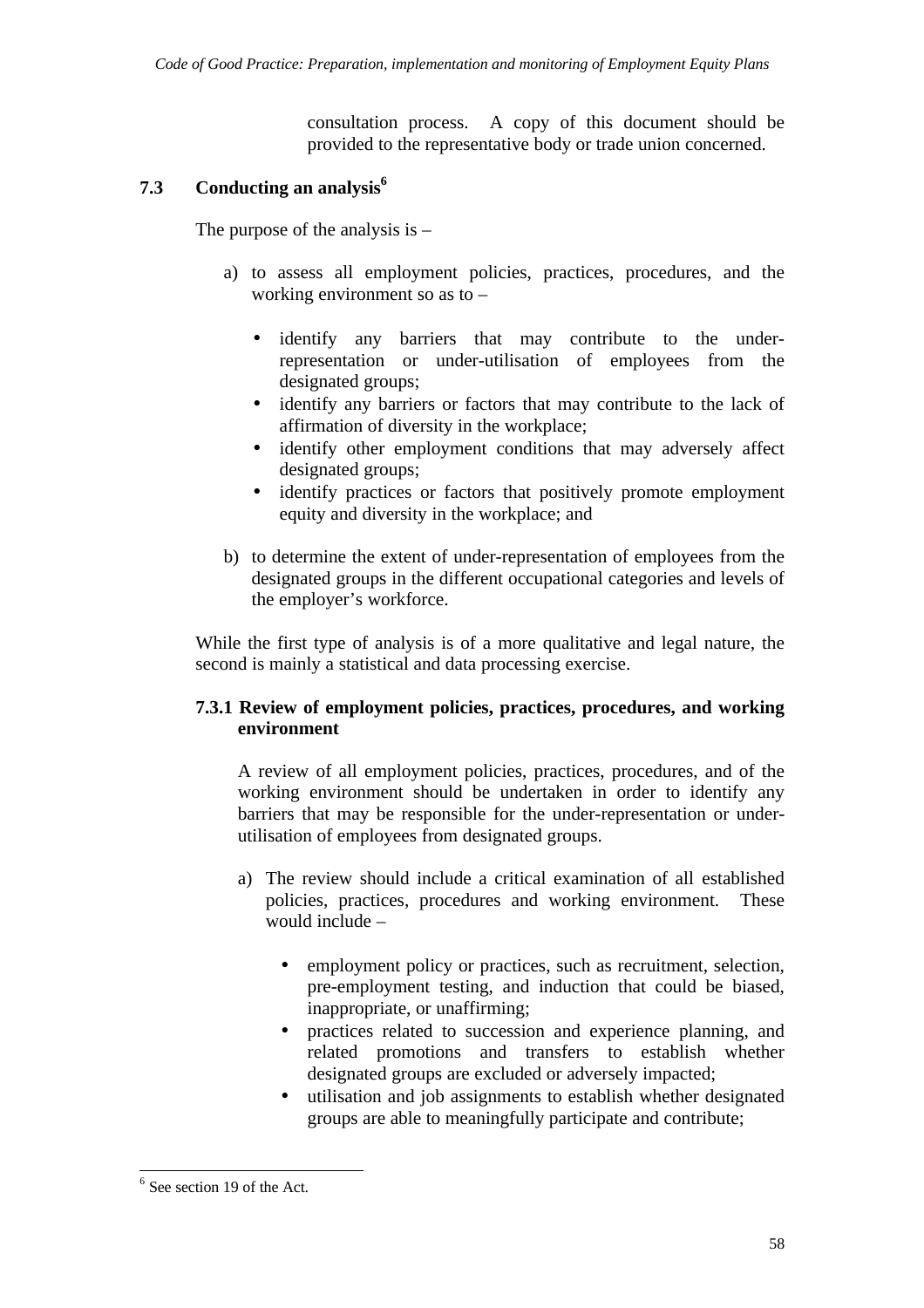- current training and development methodologies and strategies, including access to training for designated groups;
- remuneration structures and practices such as equal remuneration for work of equal value;
- employee benefits related to retirement, risk, and medical aid to establish whether designated groups have equal access;
- disciplinary practices that may have a disproportionately adverse effect on designated groups and that may not be justified;
- working conditions that may not accommodate cultural or religious differences, such as the use of traditional healers and observance of religious holidays;
- the number and nature of dismissals, voluntary terminations and retrenchments of employees from designated groups that may indicate internal or external equity-related factors contributing to such terminations;
- corporate culture, which may be characterised by exclusionary social and other practices;
- practices relating to the management of HIV/AIDS in the workplace, to ensure that people living with HIV/AIDS are not discriminated against, and
- any other practices or conditions that are tabled arising out of the consultative process.
- b) All practices should be assessed in terms of cross-cultural and gender fairness.
- c) The review should take into account more subtle or indirect forms of discrimination and stereo-typing which could result in certain groups of people not being employed in particular jobs, or which could preclude people from being promoted. Examples would  $include$  pregnancy, family responsibility<sup>7</sup>, exclusionary social practices, sexual harassment, and religious or cultural beliefs and practices.

## **7.3.2 Workforce profile**

a) The first step in conducting an analysis of the workforce profile is to establish which employees are members of designated groups. This information should be obtained from employees themselves, either from a declaration as provided for in Regulation 2(1) or from existing and dependable sources. An example of an existing and dependable source would be an employer's database that contains the information required on employment application forms. If such existing records are utilised for this purpose, each employee should have the opportunity to verify or request changes to this information.

 $\overline{7}$  See the definition of "family responsibility" in the Act.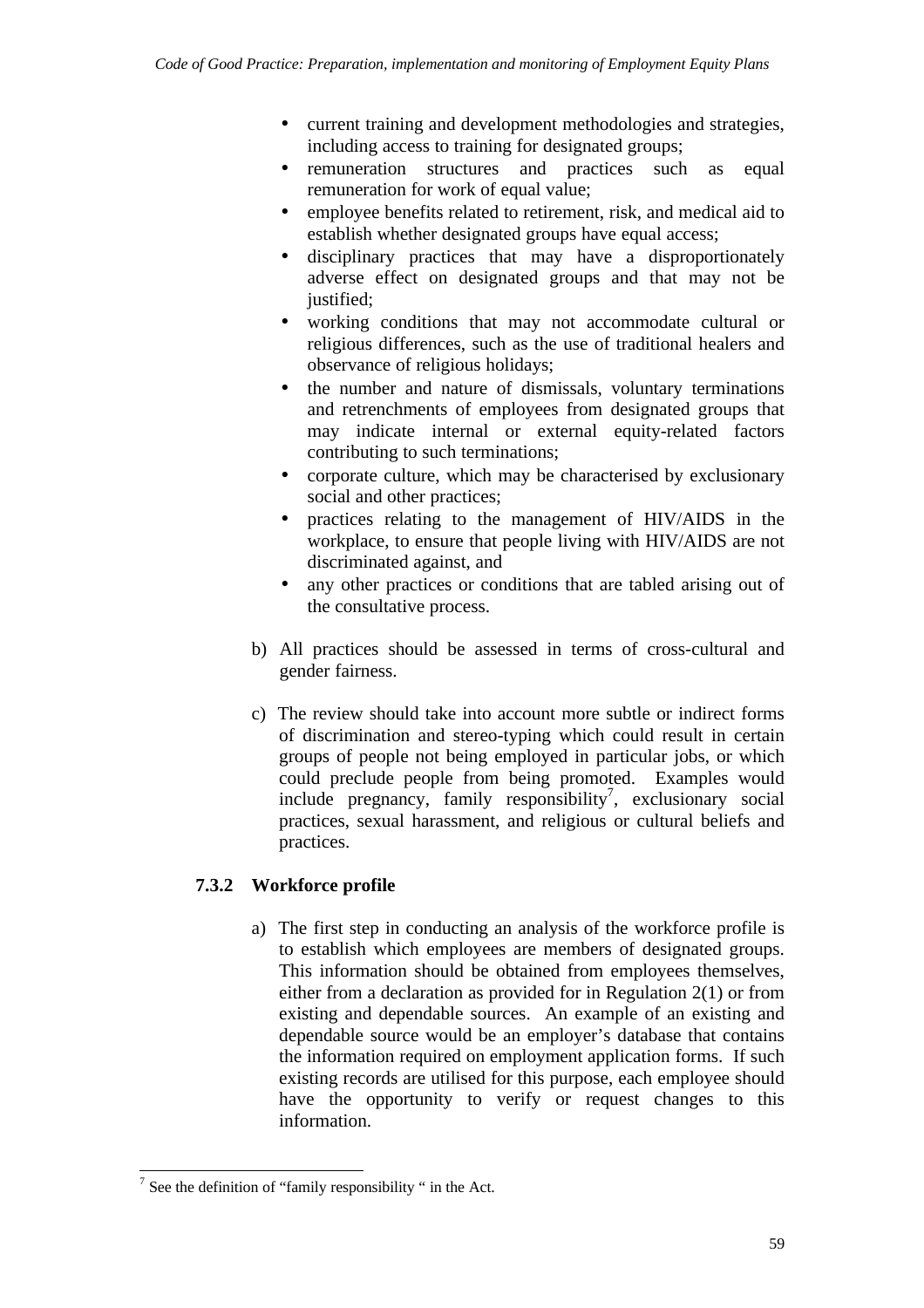- b) An analysis of the workforce profile should provide a comparison of designated groups by occupational categories and levels to relevant demographic data. Form EEA 8 contains some demographic data for this purpose, but there are many other sources of information that could be utilised and might be more relevant.
- c) In addition to the demographics, both the availability of suitably qualified people from designated groups in the relevant recruitment area, as well as the internal skills profile of designated employees, should be taken into account. The 'relevant recruitment area' is that geographic area from which the employer would reasonably be expected to draw or recruit employees.
- d) Recruitment areas may vary depending upon the level of responsibility and the degree of specialisation of the occupation. Usually, the higher the degree of responsibility or specialisation required for the job, the broader the recruitment area.
- e) The standard occupational classification as defined in form EEA 10 should form the basis for determining occupational categories. Occupational levels could be determined by any of the professional job grading systems (Paterson, Peromnes, Hay, etc.) or their equivalents as detailed in form EEA 9. In the absence of a formal job grading system, designated employers may use equivalent occupational levels as the basis for the workforce analysis.
- f) Sections B and C of the Employment Equity Report as defined by form EEA 2 should guide employers in establishing information requirements to develop a plan, and provide the basis for developing a workforce profile.

## **8. DEVELOPING THE PLAN**

## **8.1 Duration of the plan<sup>8</sup>**

The duration of the plan should be for a period that will allow the employer to make reasonable progress towards achieving employment equity. This period should be no shorter than one year and no longer than five years, as specified in the Act.

## **8.2 Broad objectives of the plan**

The broad objectives of the plan should be specified and a timetable developed for the fulfilment of each objective. These objectives should -

• take into account the output of the planning phase;

 $\overline{a}$  $8$  See section 20(2)(e) of the Act.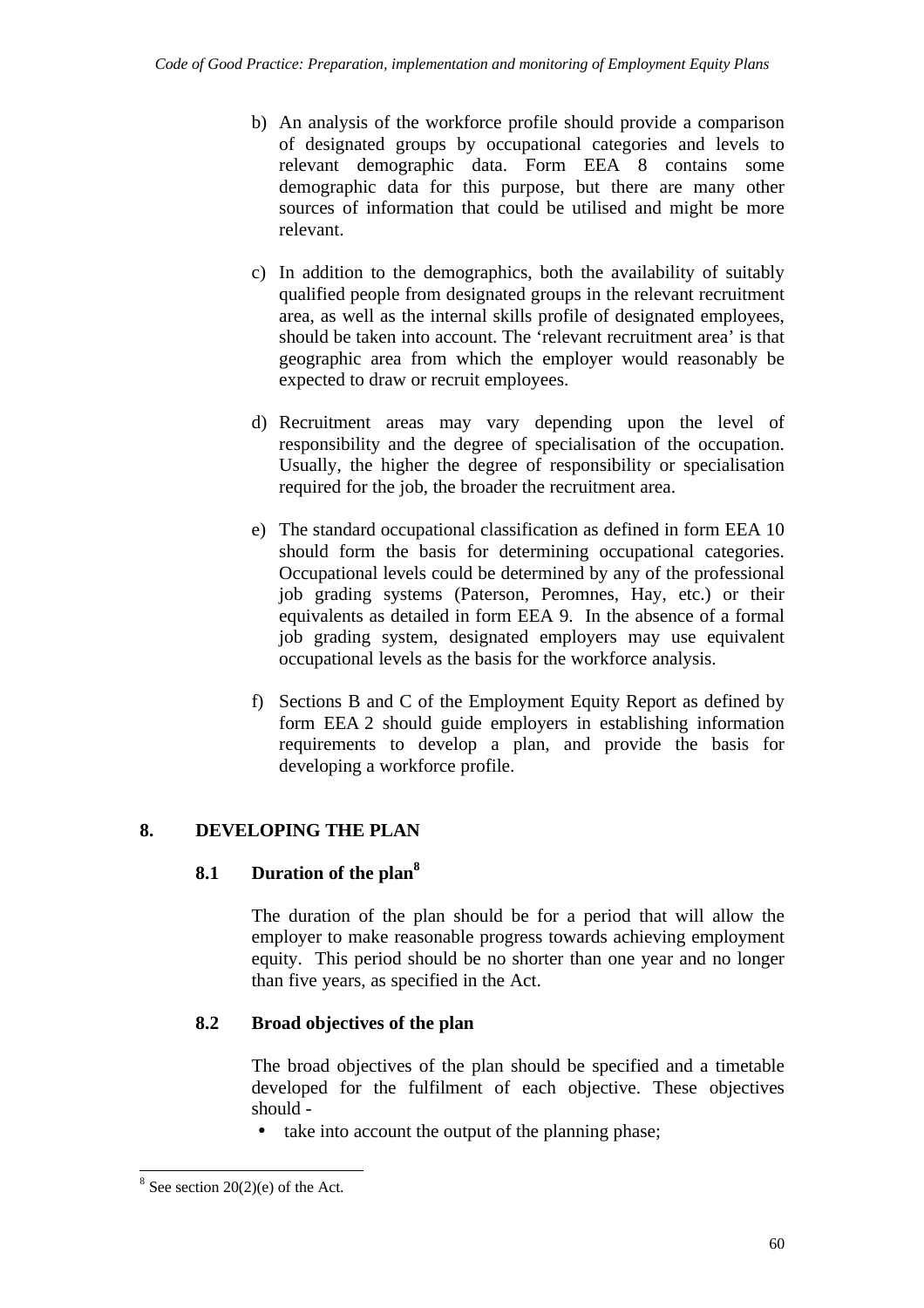- the particular circumstances of the employer, and
- be aligned with and included in the broader business strategy of the employer.

## **8.3 Affirmative action measures**<sup>9</sup>

8.3.1 Affirmative action measures, to address the barriers identified during the analysis, should be developed to improve the underrepresentation of designated group members. Such measures relate to, but are not limited to the following:

## • **Appointment of members from designated groups** This would include transparent recruitment strategies such as appropriate and unbiased selection criteria and selection panels, and targeted advertising*.*

- **Increasing the pool of available candidates** Community investment and bridging programmes can increase the number of potential candidates.
- **Training and development of people from designated groups**

These measures include access to training by members of designated groups, structured training and development programmes like learnerships and internships; on the job mentoring and coaching, and accelerated training for new recruits. Where required, diversity training should be provided to responsible managers as well as training in coaching and mentoring skills.

## • **Promotion of people from designated groups**

This could form part of structured succession and experience planning and would include appropriate and accelerated training.

## • **Retention of people from designated groups**

Retention strategies would include the promotion of a more diverse organisational culture; an interactive communication and feedback strategy; and ongoing labour turnover analysis.

• **Reasonable accommodation<sup>10</sup> for people from designated groups**

These measures include providing an enabling environment for disabled workers and workers with family responsibilities so that they may participate fully and, in so doing, improve productivity. Examples of reasonable accommodation are accessible working areas, modifications to buildings and facilities, and flexible working hours where these can be accommodated.

• **Steps to ensure that members of designated groups are appointed in such positions that they are able to meaningfully participate in corporate decision-making processes**

<sup>&</sup>lt;sup>9</sup> See sections 15 and  $20(2)(b)$  of the Act.

<sup>&</sup>lt;sup>10</sup> See the definition of "reasonable accommodation" in the Act.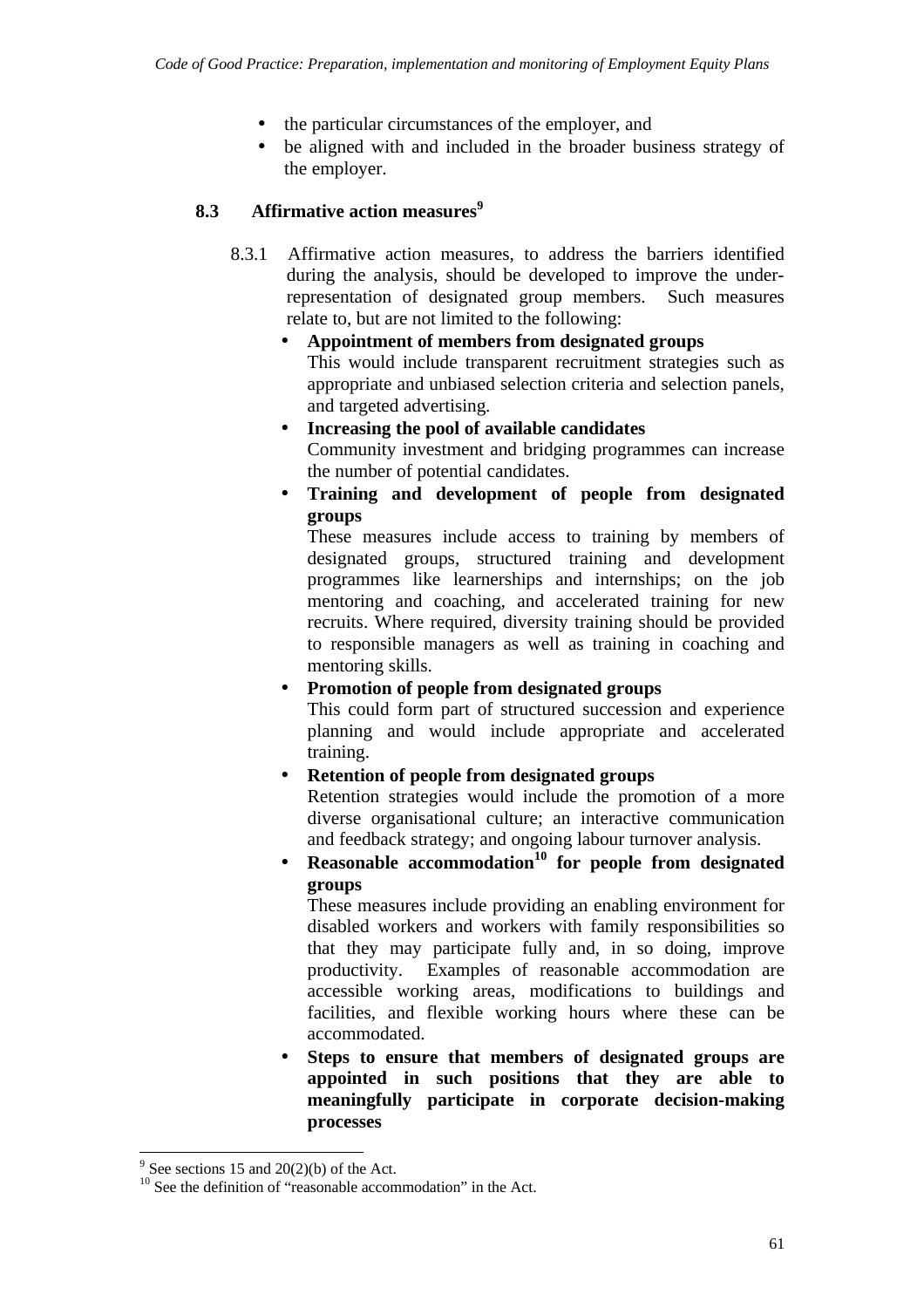A conscious effort should be made to avoid all forms of tokenism. Candidates must be appointed with commensurate degrees of authority.

- **Steps to ensure that the corporate culture of the past is transformed in a way that affirms diversity in the workplace and harnesses the potential of all employees** Such steps could include programmes for all staff, including management, contextualising employment equity and sensitising employees with regard to the grounds of discrimination such as race, diversity, gender, disability, and religious accommodation.
- **Any other measures arising out of the consultative process**
- 8.3.2 All corrective measures to eliminate any barriers identified during the analysis should be specified in the plan.
- 8.3.3 The employer is under no obligation to introduce an absolute barrier relating to people who are not from designated groups, for example having a policy of not considering white males at all for promotion or excluding them from applying for vacant positions.

## **8.4 Numerical goals<sup>11</sup>**

- 8.4.1 Numerical goals should be developed for the appointment and promotion of people from designated groups. The purpose of these goals would be to increase the representation of people from designated groups in each occupational category and level in the employer's workforce, where under-representation has been identified and to make the workforce reflective of the relevant demographics as provided for in form EEA 8.
- 8.4.2 In developing the numerical goals, the following factors should be taken into consideration –
	- The degree of under-representation of employees from designated groups in each occupational category and level in the employer's workforce;
	- present and planned vacancies;
	- the provincial and national economically active population as presented in form EEA 8;
	- the pool of suitably qualified persons from designated groups, from which the employer may be reasonably expected to draw for recruitment purposes;
	- present and anticipated economic and financial factors relevant to the industry in which the employer operates;
	- economic and financial circumstances of the employer;

 $\overline{a}$  $11$  See section 20(2)(e) of the Act.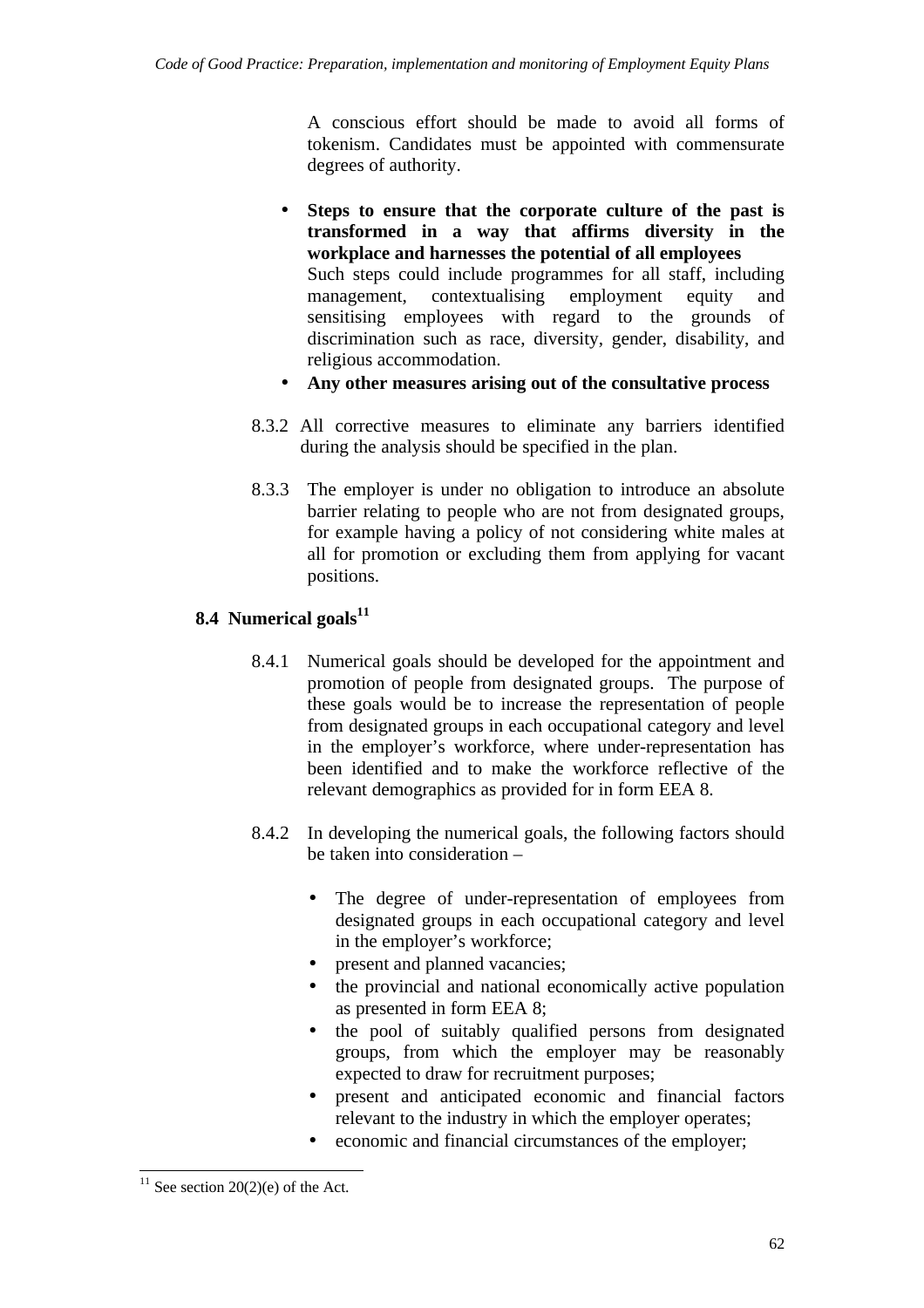- the anticipated growth or reduction in the employer's workforce during the time period for the goals;
- the expected turnover of employees in the employer's workforce during the time period for the goals, and
- labour turnover trends and underlying reasons, specifically for employees from designated groups.

#### **8.5 Consensus**

In setting objectives and developing corrective measures, parties to the consultative processes should attempt to reach consensus on what would constitute reasonable progress over the duration of the plan.

#### **8.6 Resources**

Resources, including budgets, should be appropriately allocated in order to implement the agreed components of the plan.

#### **8.7 Assignment of responsibility**

Responsibility for implementation and monitoring of the plan, as assigned during the planning phase, should be confirmed and noted.

#### **8.8 Dispute Resolution**

- 8.8.1 Internal procedures for resolving any dispute about the interpretation and implementation of the plan should be agreed and specified.
- 8.8.2 The use of existing dispute resolution procedures should be encouraged provided that they are appropriate, and if necessary adapted to the needs of employment equity.
- 8.8.3 Alternatively, a mechanism with appropriate representation from employer and employees may be established in order to address and resolve such disputes.

#### **8.9 Communication**

8.9.1 The plan should be appropriately and comprehensively communicated to employees. This communication mechanism should indicate the parties responsible for the implementation of the plan and the agreed dispute resolution procedures. Information about the plan should be easily accessible to all levels of employees.